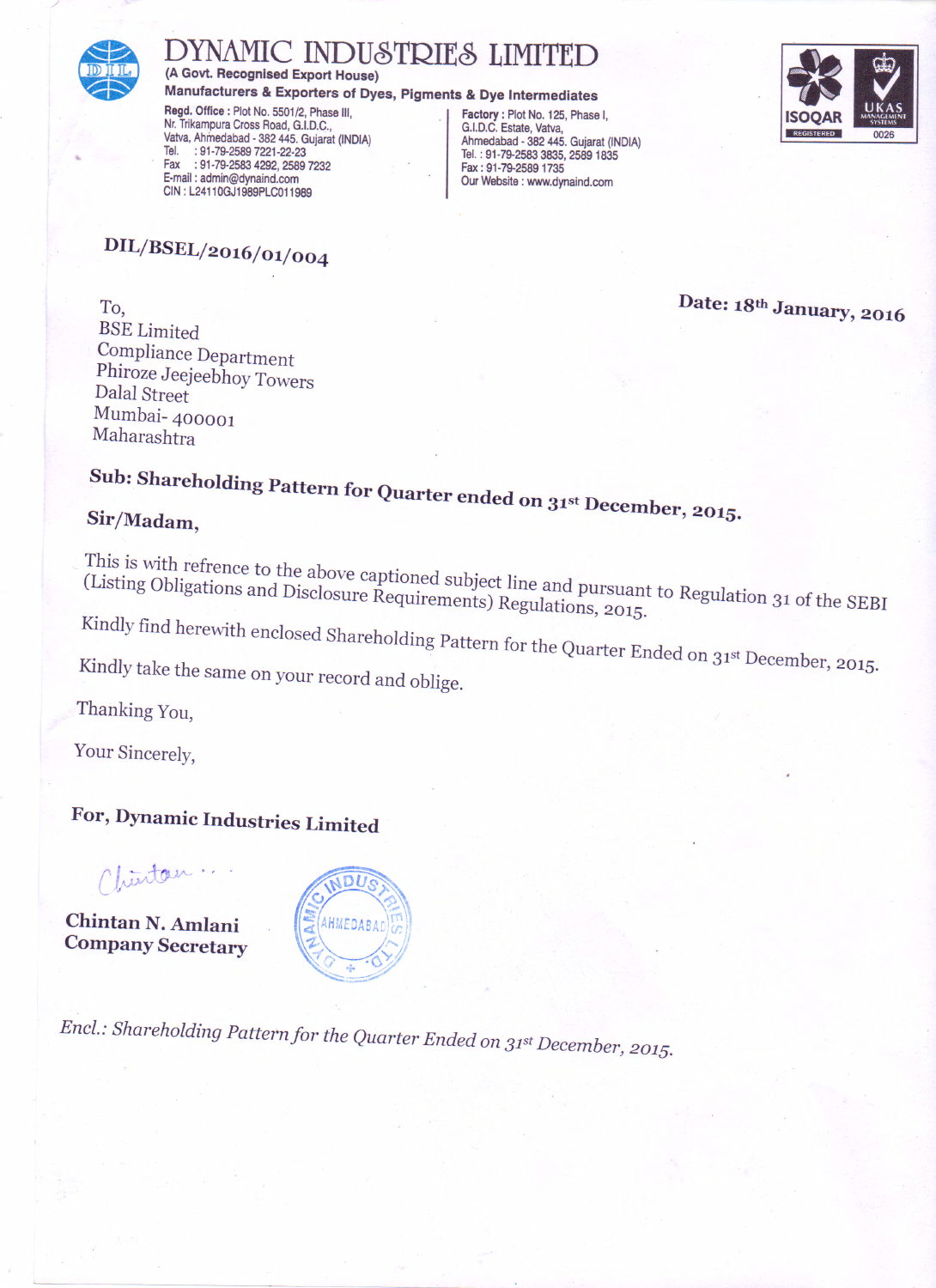| <b>General information about company</b>                                                   |                            |  |  |  |  |  |  |  |
|--------------------------------------------------------------------------------------------|----------------------------|--|--|--|--|--|--|--|
| Scrip code                                                                                 | 524818                     |  |  |  |  |  |  |  |
| Name of the company                                                                        | DYNAMIC INDUSTRIES LIMITED |  |  |  |  |  |  |  |
| <b>Class of Security</b>                                                                   | <b>Equity Shares</b>       |  |  |  |  |  |  |  |
| Type of report                                                                             | Quarterly                  |  |  |  |  |  |  |  |
| <b>Ouarter Ended</b>                                                                       | 31-12-2015                 |  |  |  |  |  |  |  |
| Date of allotment / extinguishment (in case Capital Restructuring selected) / Listing Date |                            |  |  |  |  |  |  |  |
| Shareholding pattern filed under                                                           | Regulation $31(1)(b)$      |  |  |  |  |  |  |  |

| Sr. No. | <b>Particular</b>                                                                      | Yes/No         |
|---------|----------------------------------------------------------------------------------------|----------------|
|         | Whether the Listed Entity has issued any partly paid up shares?                        | No             |
|         | Whether the Listed Entity has issued any Convertible Securities ?                      | N <sub>o</sub> |
|         | Whether the Listed Entity has issued any Warrants?                                     | N <sub>o</sub> |
|         | Whether the Listed Entity has any shares against which depository receipts are issued? | N <sub>o</sub> |
|         | Whether the Listed Entity has any shares in locked-in?                                 | N <sub>o</sub> |
| 6       | Whether any shares held by promoters are pledge or otherwise encumbered?               | N <sub>o</sub> |
|         | Whether company has equity shares with differential voting rights                      | N <sub>o</sub> |

|                                        | Table I - Summary Statement holding of specified securities |                         |                        |                       |                                                        |                             |                                          |                                                             |                                                                  |                      |       |                     |
|----------------------------------------|-------------------------------------------------------------|-------------------------|------------------------|-----------------------|--------------------------------------------------------|-----------------------------|------------------------------------------|-------------------------------------------------------------|------------------------------------------------------------------|----------------------|-------|---------------------|
|                                        |                                                             |                         | No. of<br>fully        | No. Of<br>Partly      | No. Of                                                 | Total nos.                  | Shareholding as<br>a % of total no.      | Number of<br>Voting                                         | Number of Voting Rights held<br>in each class of securities (IX) |                      |       |                     |
| Category<br>$\left( \mathrm{I}\right)$ | Category<br>$\sigma$ f<br>shareholder                       | Nos. Of<br>shareholders | paid up<br>equity      | paid-<br>up<br>equity | shares<br>underlying<br>Depository<br>Receipts<br>(VI) | shares<br>held (VII)<br>$=$ | of shares<br>(calculated as<br>per SCRR, | Rights<br>held in<br>each class<br>of<br>securities<br>(IX) | No of Voting<br>(XIV) Rights                                     |                      |       | Total as            |
|                                        | (II)                                                        | (III)                   | shares<br>held<br>(IV) | shares<br>held<br>(V) |                                                        | $(IV)+(V)+$<br>(VI)         | 1957) (VIII) As<br>a % of<br>$(A+B+C2)$  |                                                             | <b>Class</b><br>$\mathrm{eg}\colon$<br>$\overline{X}$            | <b>Class</b><br>eg:y | Total | a % of<br>$(A+B+C)$ |
| (A)                                    | Promoter<br>$\&$<br>Promoter<br>Group                       | 11                      | 1527255                |                       |                                                        | 1527255                     | 50.43                                    |                                                             |                                                                  |                      |       |                     |
| (B)                                    | Public                                                      | 2415                    | 1501245                |                       |                                                        | 1501245                     | 49.57                                    |                                                             |                                                                  |                      |       |                     |
| (C)                                    | Non<br>Promoter-<br>Non Public                              |                         |                        |                       |                                                        |                             |                                          |                                                             |                                                                  |                      |       |                     |
| (C1)                                   | <b>Shares</b><br>underlying<br><b>DRs</b>                   |                         |                        |                       |                                                        |                             |                                          |                                                             |                                                                  |                      |       |                     |
| (C2)                                   | <b>Shares</b><br>held by<br>Employee<br><b>Trusts</b>       |                         |                        |                       |                                                        |                             |                                          |                                                             |                                                                  |                      |       |                     |
|                                        | Total                                                       | 2426                    | 3028500                |                       |                                                        | 3028500                     |                                          |                                                             |                                                                  |                      |       |                     |

| Table I - Summary Statement holding of specified securities |  |  |  |  |           |                            |  |  |  |
|-------------------------------------------------------------|--|--|--|--|-----------|----------------------------|--|--|--|
|                                                             |  |  |  |  | Number of | Number of<br><b>Shares</b> |  |  |  |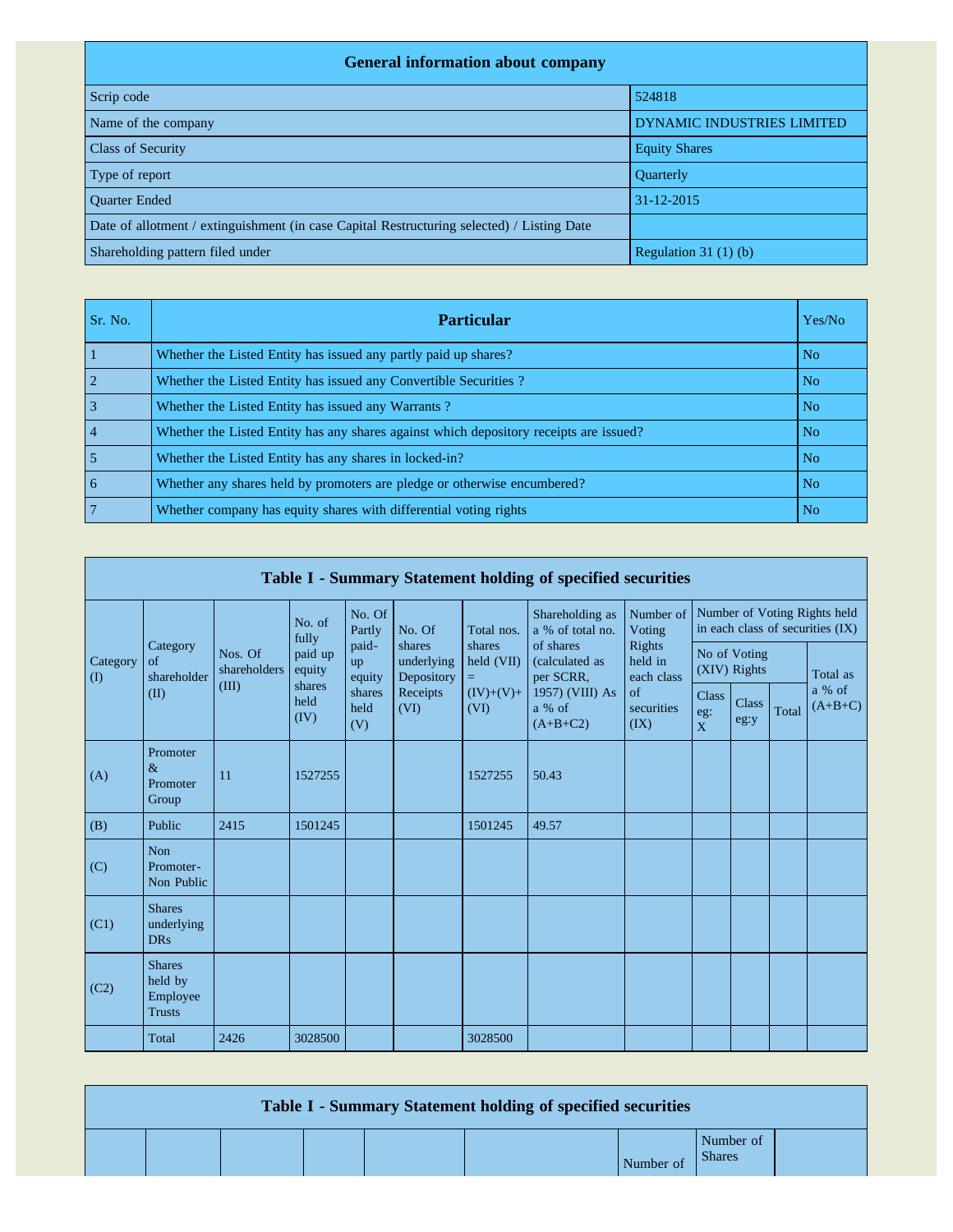| Category  | Category<br>of                                 | No. Of<br><b>Shares</b><br>Underlying<br>Outstanding | No. Of<br>Warrants | No. Of Shares<br>Underlying<br>Outstanding<br>convertible | Shareholding, as a %<br>assuming full conversion<br>of convertible securities (<br>as a percentage of diluted | Locked in<br>shares (XII) |                                                         | pledged or<br>otherwise<br>encumbered<br>(XIII) |                                                         | Number of<br>equity shares<br>held in |  |
|-----------|------------------------------------------------|------------------------------------------------------|--------------------|-----------------------------------------------------------|---------------------------------------------------------------------------------------------------------------|---------------------------|---------------------------------------------------------|-------------------------------------------------|---------------------------------------------------------|---------------------------------------|--|
| $\rm (I)$ | shareholder<br>(II)                            | convertible<br>securities<br>(X)                     | $(X_i)$            | securities and<br>No. Of<br>Warrants (Xi)<br>(a)          | share capital) $(XI)=$<br>$(VII)+(X)$ As a % of<br>$(A+B+C2)$                                                 | No.<br>(a)                | As a<br>$%$ of<br>total<br><b>Shares</b><br>held<br>(b) | No.<br>(a)                                      | As a<br>$%$ of<br>total<br><b>Shares</b><br>held<br>(b) | dematerialized<br>form $(XIV)$        |  |
| (A)       | Promoter<br>$\&$<br>Promoter<br>Group          |                                                      |                    |                                                           | 50.43                                                                                                         |                           |                                                         |                                                 |                                                         | 1513255                               |  |
| (B)       | Public                                         |                                                      |                    |                                                           | 49.57                                                                                                         |                           |                                                         |                                                 |                                                         | 1375794                               |  |
| (C)       | <b>Non</b><br>Promoter-<br>Non Public          |                                                      |                    |                                                           |                                                                                                               |                           |                                                         |                                                 |                                                         |                                       |  |
| (C1)      | <b>Shares</b><br>underlying<br><b>DRs</b>      |                                                      |                    |                                                           |                                                                                                               |                           |                                                         |                                                 |                                                         |                                       |  |
| (C2)      | Shares held<br>by<br>Employee<br><b>Trusts</b> |                                                      |                    |                                                           |                                                                                                               |                           |                                                         |                                                 |                                                         |                                       |  |
|           | Total                                          |                                                      |                    |                                                           |                                                                                                               |                           |                                                         |                                                 |                                                         | 2889049                               |  |

|                                                                                    | Table II - Statement showing shareholding pattern of the Promoter and Promoter Group |                                                                                      |                             |                       |                                    |                      |                                                  |                                                                     |                      |       |                                 |
|------------------------------------------------------------------------------------|--------------------------------------------------------------------------------------|--------------------------------------------------------------------------------------|-----------------------------|-----------------------|------------------------------------|----------------------|--------------------------------------------------|---------------------------------------------------------------------|----------------------|-------|---------------------------------|
|                                                                                    |                                                                                      |                                                                                      | No. of<br>fully             | No.<br>Of<br>Partly   | No. Of                             | Total nos.<br>shares | Shareholding<br>as a % of<br>total no. of        | Number of Voting Rights<br>held in each class of<br>securities (IX) |                      |       |                                 |
| Sr.                                                                                | Category &<br>Name of the<br>Shareholders (I)                                        | Nos. Of<br>shareholders<br>(III)                                                     | paid up<br>equity<br>shares | paid-<br>up<br>equity | shares<br>underlying<br>Depository | held (VII)<br>$=$    | shares<br>(calculated<br>as per                  | No of Voting<br>(XIV) Rights                                        |                      |       | Total<br>as a $%$               |
|                                                                                    |                                                                                      |                                                                                      | held<br>(IV)                | shares<br>held<br>(V) | Receipts<br>(VI)                   | $(IV)+(V)+$<br>(VI)  | SCRR,<br>1957) (VIII)<br>As a % of<br>$(A+B+C2)$ | <b>Class</b><br>eg:<br>X                                            | <b>Class</b><br>eg:y | Total | of<br>Total<br>Voting<br>rights |
| $\mathbf{A}$                                                                       |                                                                                      | Table II - Statement showing shareholding pattern of the Promoter and Promoter Group |                             |                       |                                    |                      |                                                  |                                                                     |                      |       |                                 |
| (1)                                                                                | Indian                                                                               |                                                                                      |                             |                       |                                    |                      |                                                  |                                                                     |                      |       |                                 |
| (a)                                                                                | Individuals/Hindu<br>undivided Family                                                | $\overline{9}$                                                                       | 1374701                     |                       |                                    | 1374701              | 45.39                                            |                                                                     |                      |       |                                 |
| (d)                                                                                | Any Other<br>(specify)                                                               |                                                                                      | 148774                      |                       |                                    | 148774               | 4.91                                             |                                                                     |                      |       |                                 |
| Sub-Total $(A)(1)$                                                                 |                                                                                      | 10                                                                                   | 1523475                     |                       |                                    | 1523475              | 50.3                                             |                                                                     |                      |       |                                 |
| (2)                                                                                | Foreign                                                                              |                                                                                      |                             |                       |                                    |                      |                                                  |                                                                     |                      |       |                                 |
| (a)                                                                                | Individuals<br>(NonResident<br>Individuals/<br>Foreign<br>Individuals)               |                                                                                      | 3780                        |                       |                                    | 3780                 | 0.12                                             |                                                                     |                      |       |                                 |
| Sub-Total $(A)(2)$                                                                 |                                                                                      | 1                                                                                    | 3780                        |                       |                                    | 3780                 | 0.12                                             |                                                                     |                      |       |                                 |
| <b>Total Shareholding of</b><br>Promoter and Promoter<br>Group $(A)=(A)(1)+(A)(2)$ |                                                                                      | 11                                                                                   | 1527255                     |                       |                                    | 1527255              | 50.43                                            |                                                                     |                      |       |                                 |
| $\, {\bf B}$                                                                       |                                                                                      | Table III - Statement showing shareholding pattern of the Public shareholder         |                             |                       |                                    |                      |                                                  |                                                                     |                      |       |                                 |
| (1)                                                                                | <b>Institutions</b>                                                                  |                                                                                      |                             |                       |                                    |                      |                                                  |                                                                     |                      |       |                                 |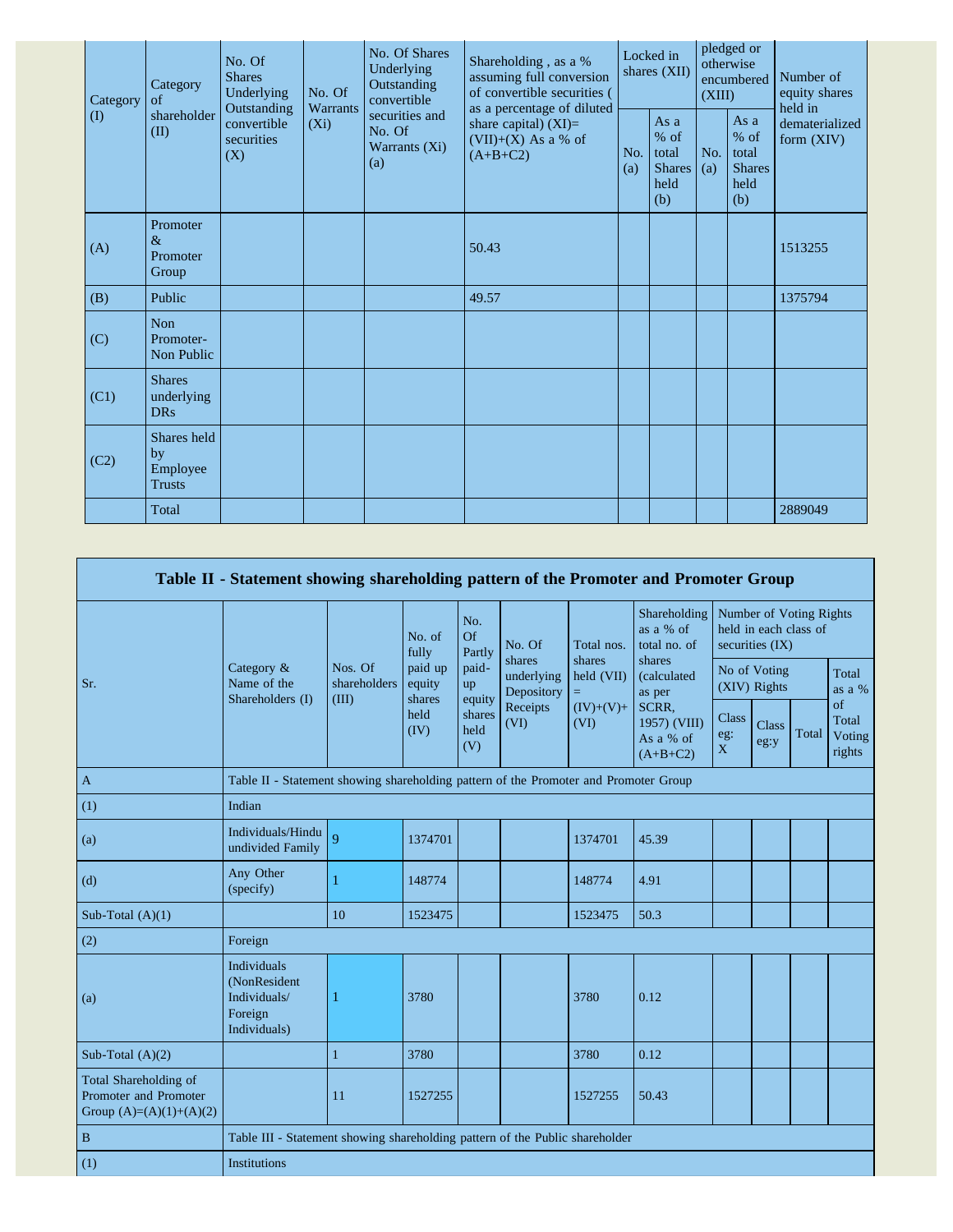| (3)                                                               | Non-institutions                                                                                                    |      |         |  |  |         |       |  |  |  |  |
|-------------------------------------------------------------------|---------------------------------------------------------------------------------------------------------------------|------|---------|--|--|---------|-------|--|--|--|--|
| (a(i))                                                            | Individuals -<br>i.Individual<br>shareholders<br>holding nominal<br>share capital up<br>to Rs. 2 lakhs.             | 2298 | 981438  |  |  | 981438  | 32.41 |  |  |  |  |
| (a(ii))                                                           | Individuals - ii.<br>Individual<br>shareholders<br>holding nominal<br>share capital in<br>excess of Rs. 2<br>lakhs. | 8    | 348905  |  |  | 348905  | 11.52 |  |  |  |  |
| (e)                                                               | Any Other<br>(specify)                                                                                              | 109  | 170902  |  |  | 170902  | 5.64  |  |  |  |  |
| Sub-Total $(B)(3)$                                                |                                                                                                                     | 2415 | 1501245 |  |  | 1501245 | 49.57 |  |  |  |  |
| <b>Total Public</b><br>Shareholding<br>$(B)=(B)(1)+(B)(2)+(B)(3)$ |                                                                                                                     | 2415 | 1501245 |  |  | 1501245 | 49.57 |  |  |  |  |
| $\mathbf C$                                                       | Table IV - Statement showing shareholding pattern of the Non Promoter- Non Public shareholder                       |      |         |  |  |         |       |  |  |  |  |
| Total $(A+B+C2)$                                                  |                                                                                                                     | 2426 | 3028500 |  |  | 3028500 | 100   |  |  |  |  |
| Total $(A+B+C)$                                                   |                                                                                                                     | 2426 | 3028500 |  |  | 3028500 |       |  |  |  |  |

|                                                                                    |                                       |                                                                                        |                                                           | Table II - Statement showing shareholding pattern of the Promoter and Promoter Group     |                                        |                                                       |                                                                               |                                                         |                                       |  |
|------------------------------------------------------------------------------------|---------------------------------------|----------------------------------------------------------------------------------------|-----------------------------------------------------------|------------------------------------------------------------------------------------------|----------------------------------------|-------------------------------------------------------|-------------------------------------------------------------------------------|---------------------------------------------------------|---------------------------------------|--|
| Sr.                                                                                | No. Of<br><b>Shares</b><br>Underlying | No. Of                                                                                 | No. Of Shares<br>Underlying<br>Outstanding<br>convertible | Shareholding, as a %<br>assuming full<br>conversion of<br>convertible securities (       | Number of<br>Locked in<br>shares (XII) |                                                       | Number of<br><b>Shares</b><br>pledged or<br>otherwise<br>encumbered<br>(XIII) |                                                         | Number of<br>equity shares<br>held in |  |
|                                                                                    | convertible<br>securities<br>(X)      | Warrants<br>Outstanding<br>securities and<br>$(X_i)$<br>No. Of<br>Warrants (Xi)<br>(a) |                                                           | as a percentage of<br>diluted share capital)<br>$(XI)=(VII)+(X)$ As a<br>% of $(A+B+C2)$ | No.<br>(a)                             | As a<br>% of<br>total<br><b>Shares</b><br>held<br>(b) | No.<br>(a)                                                                    | As a<br>$%$ of<br>total<br><b>Shares</b><br>held<br>(b) | dematerialized<br>form $(XIV)$        |  |
| $\mathbf{A}$                                                                       |                                       |                                                                                        |                                                           | Table II - Statement showing shareholding pattern of the Promoter and Promoter Group     |                                        |                                                       |                                                                               |                                                         |                                       |  |
| (1)                                                                                | Indian                                |                                                                                        |                                                           |                                                                                          |                                        |                                                       |                                                                               |                                                         |                                       |  |
| (a)                                                                                |                                       |                                                                                        |                                                           | 45.39                                                                                    |                                        |                                                       |                                                                               |                                                         | 1360701                               |  |
| (d)                                                                                |                                       |                                                                                        |                                                           | 4.91                                                                                     |                                        |                                                       |                                                                               |                                                         | 148774                                |  |
| Sub-Total $(A)(1)$                                                                 |                                       |                                                                                        |                                                           | 50.3                                                                                     |                                        |                                                       |                                                                               |                                                         | 1509475                               |  |
| (2)                                                                                | Foreign                               |                                                                                        |                                                           |                                                                                          |                                        |                                                       |                                                                               |                                                         |                                       |  |
| (a)                                                                                |                                       |                                                                                        |                                                           | 0.12                                                                                     |                                        |                                                       |                                                                               |                                                         | 3780                                  |  |
| Sub-Total $(A)(2)$                                                                 |                                       |                                                                                        |                                                           | 0.12                                                                                     |                                        |                                                       |                                                                               |                                                         | 3780                                  |  |
| Total Shareholding of<br><b>Promoter and Promoter</b><br>Group $(A)=(A)(1)+(A)(2)$ |                                       |                                                                                        |                                                           | 50.43                                                                                    |                                        |                                                       |                                                                               |                                                         | 1513255                               |  |
| $\, {\bf B}$                                                                       |                                       |                                                                                        |                                                           | Table III - Statement showing shareholding pattern of the Public shareholder             |                                        |                                                       |                                                                               |                                                         |                                       |  |
| (1)                                                                                | Institutions                          |                                                                                        |                                                           |                                                                                          |                                        |                                                       |                                                                               |                                                         |                                       |  |
| (3)                                                                                | Non-institutions                      |                                                                                        |                                                           |                                                                                          |                                        |                                                       |                                                                               |                                                         |                                       |  |
| (a(i))                                                                             |                                       |                                                                                        |                                                           | 32.41                                                                                    |                                        |                                                       |                                                                               |                                                         | 856788                                |  |
| (a(ii))                                                                            |                                       |                                                                                        |                                                           | 11.52                                                                                    |                                        |                                                       |                                                                               |                                                         | 348905                                |  |
|                                                                                    |                                       |                                                                                        |                                                           |                                                                                          |                                        |                                                       |                                                                               |                                                         |                                       |  |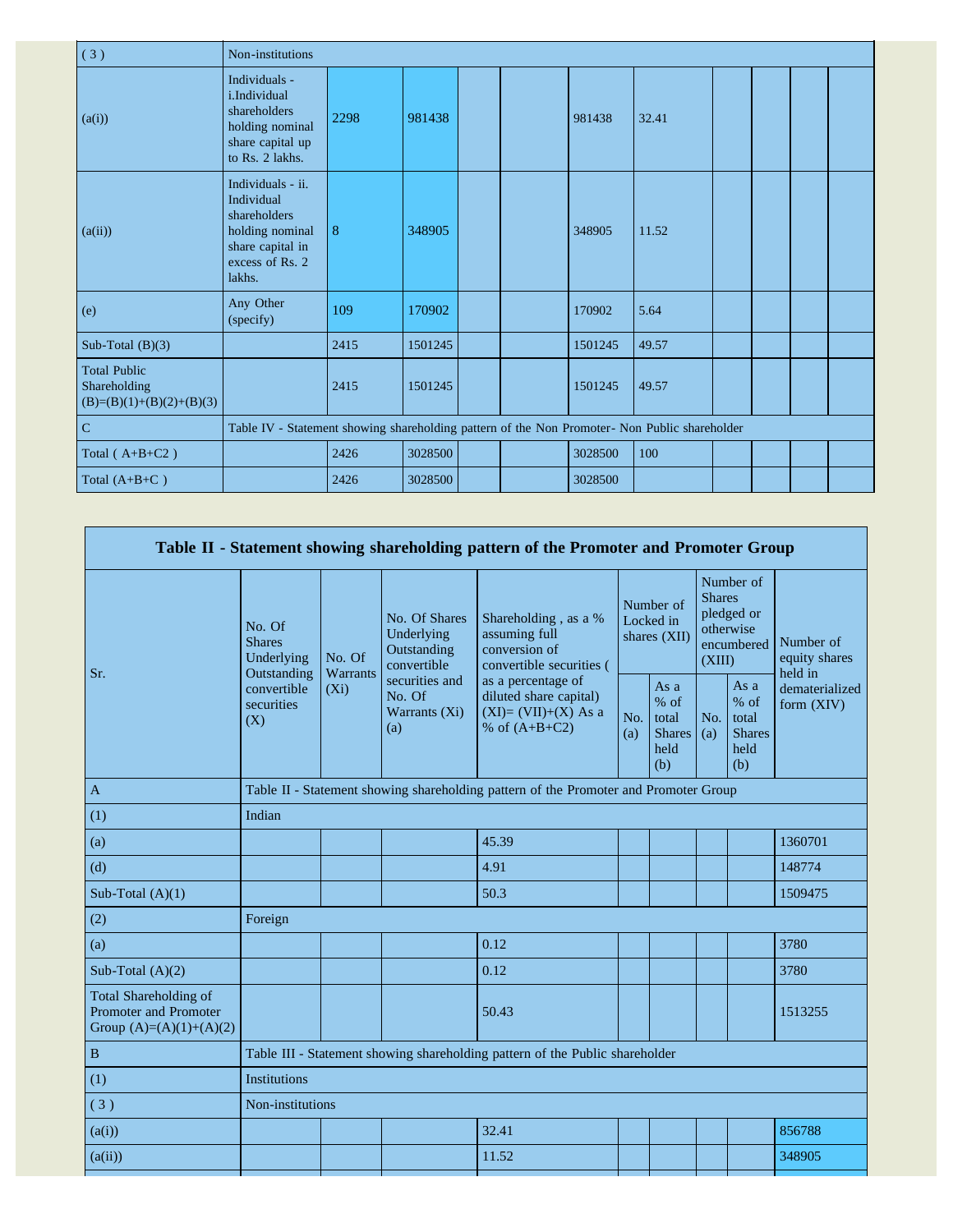| (e)                                                               |  | 5.64                                                                                          |  |  | 170101  |
|-------------------------------------------------------------------|--|-----------------------------------------------------------------------------------------------|--|--|---------|
| Sub-Total $(B)(3)$                                                |  | 49.57                                                                                         |  |  | 1375794 |
| <b>Total Public</b><br>Shareholding<br>$(B)=(B)(1)+(B)(2)+(B)(3)$ |  | 49.57                                                                                         |  |  | 1375794 |
| I C                                                               |  | Table IV - Statement showing shareholding pattern of the Non Promoter- Non Public shareholder |  |  |         |
| Total $(A+B+C2)$                                                  |  | 100                                                                                           |  |  | 2889049 |
| Total $(A+B+C)$                                                   |  |                                                                                               |  |  | 2889049 |

| Individuals/Hindu undivided Family                                                                                            |                                                               |                                   |                                         |                                               |                                  |                                  |                                      |  |  |  |
|-------------------------------------------------------------------------------------------------------------------------------|---------------------------------------------------------------|-----------------------------------|-----------------------------------------|-----------------------------------------------|----------------------------------|----------------------------------|--------------------------------------|--|--|--|
| Searial No.                                                                                                                   | $\,1\,$                                                       | $\sqrt{2}$                        | $\sqrt{3}$                              | $\overline{4}$                                | $\sqrt{5}$                       | $\overline{6}$                   | $\overline{7}$                       |  |  |  |
| Name of the<br>Shareholders<br>$($ $($ $)$                                                                                    | <b>HARIN</b><br><b>DHANVANTRAI</b><br><b>MAMLATDARNA</b>      | <b>DEEPAK N</b><br><b>CHOKSHI</b> | <b>MAYA HARIN</b><br><b>MAMLATDARNA</b> | <b>DINESH</b><br><b>JASRAJ</b><br><b>JAIN</b> | <b>RONAK D</b><br><b>CHOKSHI</b> | <b>BIMAL D</b><br><b>CHOKSHI</b> | <b>ASITA H</b><br><b>MAMLATDARNA</b> |  |  |  |
| PAN (II)                                                                                                                      | AGAPM9759Q                                                    | ACOPC5387L                        | AAXPM0658B                              | ABNPJ6717D                                    | AALPC4612P                       | ACOPC5388F                       | AGAPM9754D                           |  |  |  |
| No. of fully<br>paid up equity<br>shares held<br>(IV)                                                                         | 347780                                                        | 271487                            | 211247                                  | 99136                                         | 99086                            | 93657                            | 88285                                |  |  |  |
| No. Of Partly<br>paid-up equity<br>shares held<br>(V)                                                                         |                                                               |                                   |                                         |                                               |                                  |                                  |                                      |  |  |  |
| No. Of shares<br>underlying<br>Depository<br>Receipts (VI)                                                                    |                                                               |                                   |                                         |                                               |                                  |                                  |                                      |  |  |  |
| Total nos.<br>shares held<br>$(VII) =$<br>$(IV)+(V)+$<br>(VI)                                                                 | 347780                                                        | 271487                            | 211247                                  | 99136                                         | 99086                            | 93657                            | 88285                                |  |  |  |
| Shareholding<br>as a % of<br>total no. of<br>shares<br>(calculated as<br>per SCRR,<br>1957) (VIII)<br>As a % of<br>$(A+B+C2)$ | 11.48                                                         | 8.96                              | 6.98                                    | 3.27                                          | 3.27                             | 3.09                             | 2.92                                 |  |  |  |
|                                                                                                                               | Number of Voting Rights held in each class of securities (IX) |                                   |                                         |                                               |                                  |                                  |                                      |  |  |  |
| Class eg:X                                                                                                                    |                                                               |                                   |                                         |                                               |                                  |                                  |                                      |  |  |  |
| Class eg:y                                                                                                                    |                                                               |                                   |                                         |                                               |                                  |                                  |                                      |  |  |  |
| Total                                                                                                                         |                                                               |                                   |                                         |                                               |                                  |                                  |                                      |  |  |  |
| Total as a %<br>of Total<br>Voting rights                                                                                     |                                                               |                                   |                                         |                                               |                                  |                                  |                                      |  |  |  |
| No. Of Shares<br>Underlying<br>Outstanding<br>convertible<br>securities (X)                                                   |                                                               |                                   |                                         |                                               |                                  |                                  |                                      |  |  |  |
| No. Of<br>Warrants (Xi)                                                                                                       |                                                               |                                   |                                         |                                               |                                  |                                  |                                      |  |  |  |
| No. Of Shares                                                                                                                 |                                                               |                                   |                                         |                                               |                                  |                                  |                                      |  |  |  |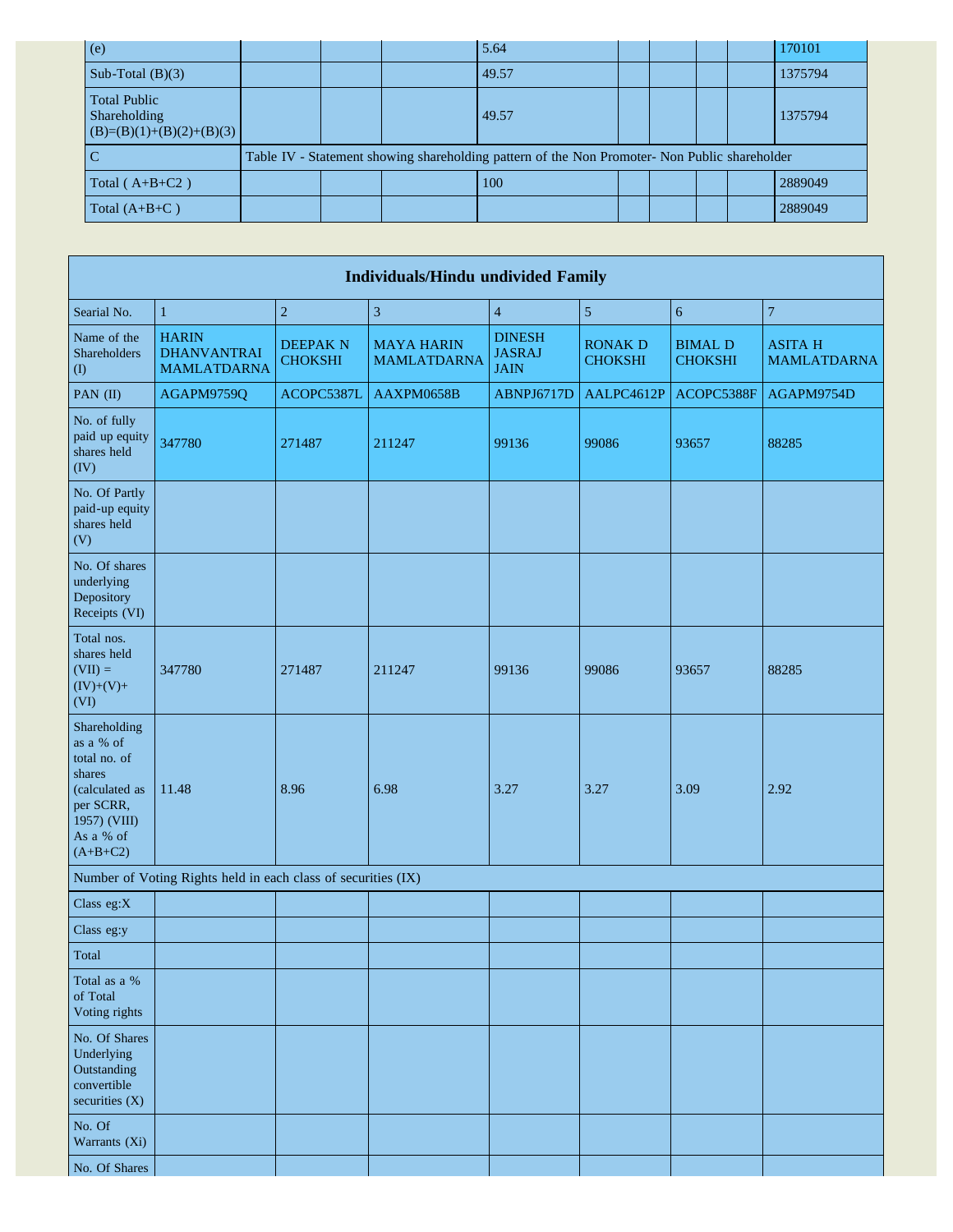| Underlying<br>Outstanding<br>convertible<br>securities and<br>No. Of<br>Warrants (Xi)<br>(a)                                                                                                        |                                                         |        |        |       |       |       |       |
|-----------------------------------------------------------------------------------------------------------------------------------------------------------------------------------------------------|---------------------------------------------------------|--------|--------|-------|-------|-------|-------|
| Shareholding,<br>as a %<br>assuming full<br>conversion of<br>convertible<br>securities (as<br>a percentage<br>of diluted<br>share capital)<br>$(XI)=$<br>$(VII)+(Xi)(a)$<br>As a % of<br>$(A+B+C2)$ | 11.48                                                   | 8.96   | 6.98   | 3.27  | 3.27  | 3.09  | 2.92  |
|                                                                                                                                                                                                     | Number of Locked in shares (XII)                        |        |        |       |       |       |       |
| No. $(a)$                                                                                                                                                                                           |                                                         |        |        |       |       |       |       |
| As a % of<br>total Shares<br>$\text{held }(b)$                                                                                                                                                      |                                                         |        |        |       |       |       |       |
|                                                                                                                                                                                                     | Number of Shares pledged or otherwise encumbered (XIII) |        |        |       |       |       |       |
| No. $(a)$                                                                                                                                                                                           |                                                         |        |        |       |       |       |       |
| As a % of<br>total Shares<br>held (b)                                                                                                                                                               |                                                         |        |        |       |       |       |       |
| Number of<br>equity shares<br>held in<br>dematerialized<br>form (XIV)                                                                                                                               | 341880                                                  | 263887 | 211247 | 99136 | 99086 | 93657 | 87785 |

|                                                                                                   | <b>Individuals/Hindu undivided Family</b> |                            |         |  |  |  |  |  |  |  |
|---------------------------------------------------------------------------------------------------|-------------------------------------------|----------------------------|---------|--|--|--|--|--|--|--|
| Searial No.                                                                                       | 8                                         | 9                          |         |  |  |  |  |  |  |  |
| Name of the<br>Shareholders (I)                                                                   | <b>BEENABEN DEEPAK CHOKSHI</b>            | <b>MANSI H MAMLATDARNA</b> |         |  |  |  |  |  |  |  |
| PAN (II)                                                                                          | AALPC4588Q                                | AFEPM7949D                 | Total   |  |  |  |  |  |  |  |
| No. of fully paid<br>up equity shares<br>held (IV)                                                | 85937                                     | 78086                      | 1374701 |  |  |  |  |  |  |  |
| No. Of Partly<br>paid-up equity<br>shares held (V)                                                |                                           |                            |         |  |  |  |  |  |  |  |
| No. Of shares<br>underlying<br>Depository<br>Receipts (VI)                                        |                                           |                            |         |  |  |  |  |  |  |  |
| Total nos. shares<br>held $(VII) =$<br>$(IV)+(V)+(VI)$                                            | 85937                                     | 78086                      | 1374701 |  |  |  |  |  |  |  |
| Shareholding as a<br>% of total no. of<br>shares (calculated<br>as per SCRR,<br>1957) (VIII) As a | 2.84                                      | 2.58                       | 45.39   |  |  |  |  |  |  |  |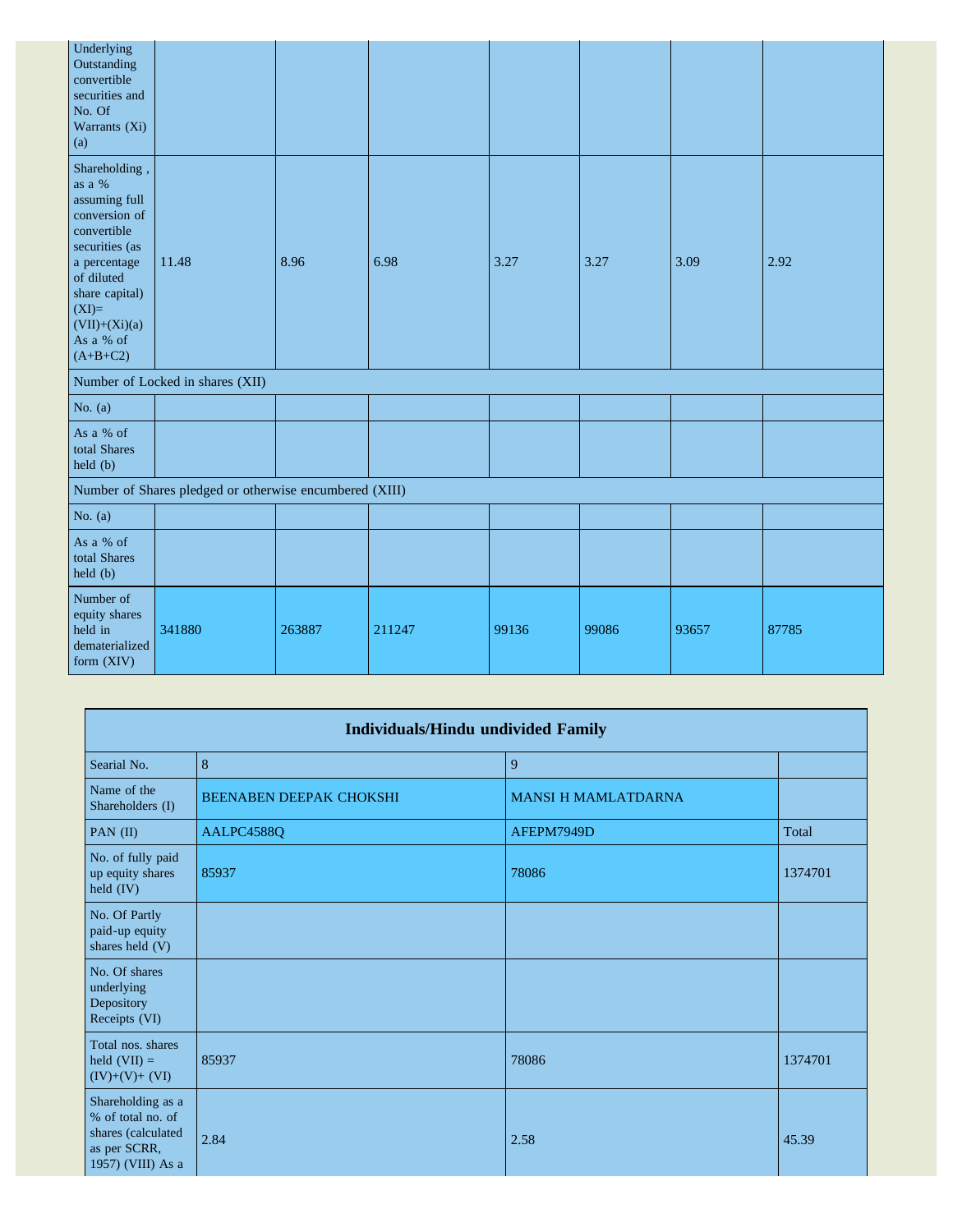| % of $(A+B+C2)$                                                                                                                                                                          |       |       |         |  |
|------------------------------------------------------------------------------------------------------------------------------------------------------------------------------------------|-------|-------|---------|--|
| Number of Voting Rights held in each class of securities (IX)                                                                                                                            |       |       |         |  |
| Class eg:X                                                                                                                                                                               |       |       |         |  |
| Class eg:y                                                                                                                                                                               |       |       |         |  |
| Total                                                                                                                                                                                    |       |       |         |  |
| Total as a % of<br><b>Total Voting rights</b>                                                                                                                                            |       |       |         |  |
| No. Of Shares<br>Underlying<br>Outstanding<br>convertible<br>securities $(X)$                                                                                                            |       |       |         |  |
| No. Of Warrants<br>$(X_i)$                                                                                                                                                               |       |       |         |  |
| No. Of Shares<br>Underlying<br>Outstanding<br>convertible<br>securities and No.<br>Of Warrants (Xi)<br>(a)                                                                               |       |       |         |  |
| Shareholding, as a<br>% assuming full<br>conversion of<br>convertible<br>securities (as a<br>percentage of<br>diluted share<br>capital) (XI)=<br>$(VII)+(Xi)(a)$ As a<br>% of $(A+B+C2)$ | 2.84  | 2.58  | 45.39   |  |
| Number of Locked in shares (XII)                                                                                                                                                         |       |       |         |  |
| No. $(a)$                                                                                                                                                                                |       |       |         |  |
| As a % of total<br>Shares held (b)                                                                                                                                                       |       |       |         |  |
| Number of Shares pledged or otherwise encumbered (XIII)                                                                                                                                  |       |       |         |  |
| No. $(a)$                                                                                                                                                                                |       |       |         |  |
| As a % of total<br>Shares held (b)                                                                                                                                                       |       |       |         |  |
| Number of equity<br>shares held in<br>dematerialized<br>form (XIV)                                                                                                                       | 85937 | 78086 | 1360701 |  |

| Any Other (specify)                                  |                         |        |  |
|------------------------------------------------------|-------------------------|--------|--|
| Searial No.                                          |                         |        |  |
| Category                                             | <b>Bodies Corporate</b> |        |  |
| Name of the<br>Shareholders (I)                      | ORNET INTERMEDIATES LTD |        |  |
| PAN $(II)$                                           | AAACO2744E              | Total  |  |
| No. of the<br>Shareholders (I)                       |                         | л      |  |
| No. of fully paid<br>up equity shares<br>held $(IV)$ | 148774                  | 148774 |  |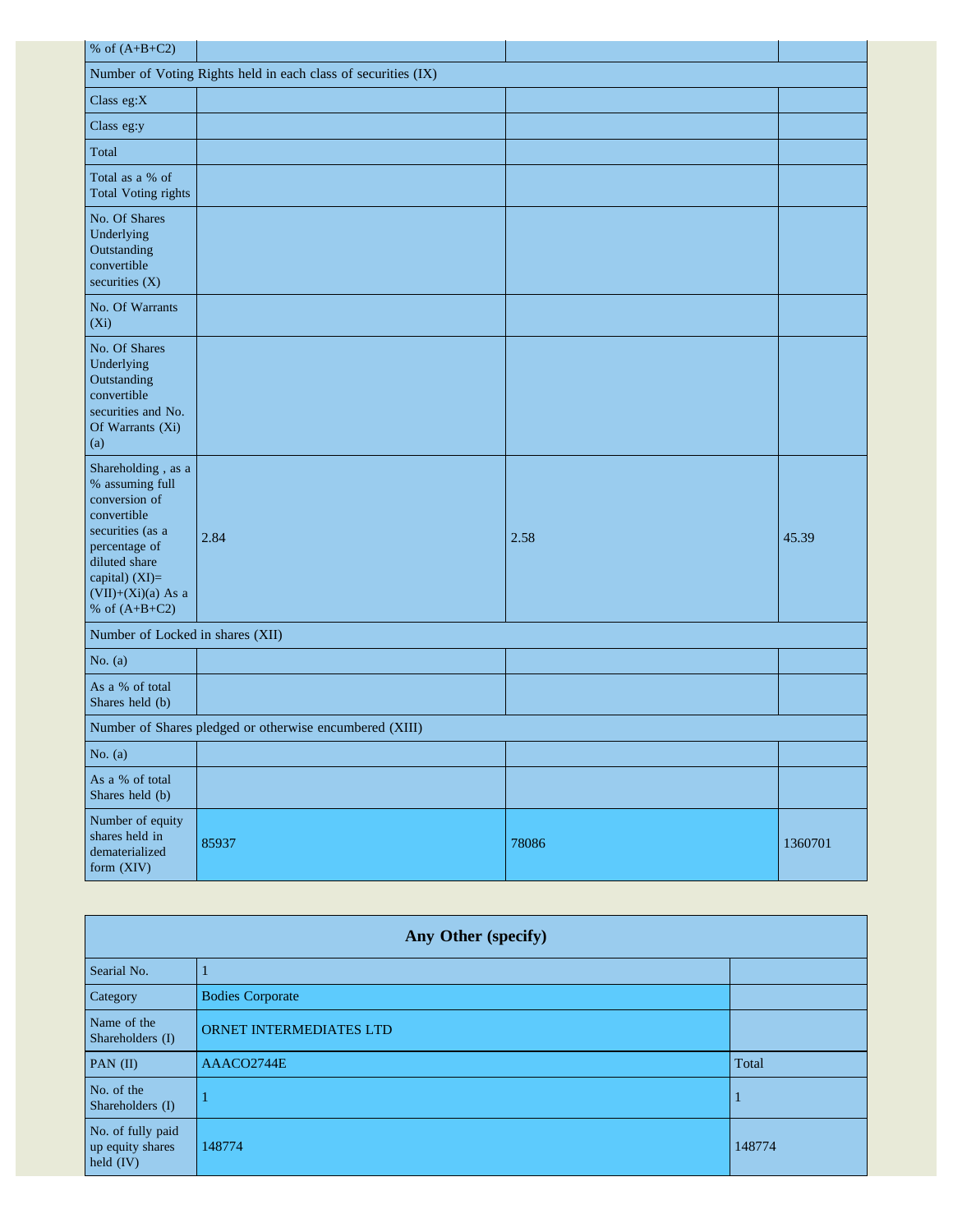| No. Of Partly<br>paid-up equity<br>shares held (V)                                                                                                                                   |                                                               |        |
|--------------------------------------------------------------------------------------------------------------------------------------------------------------------------------------|---------------------------------------------------------------|--------|
| No. Of shares<br>underlying<br>Depository<br>Receipts (VI)                                                                                                                           |                                                               |        |
| Total nos. shares<br>held $(VII) =$<br>$(IV)+(V)+(VI)$                                                                                                                               | 148774                                                        | 148774 |
| Shareholding as a<br>% of total no. of<br>shares (calculated<br>as per SCRR,<br>1957) (VIII) As a<br>% of $(A+B+C2)$                                                                 | 4.91                                                          | 4.91   |
|                                                                                                                                                                                      | Number of Voting Rights held in each class of securities (IX) |        |
| Class eg: X                                                                                                                                                                          |                                                               |        |
| Class eg:y                                                                                                                                                                           |                                                               |        |
| Total                                                                                                                                                                                |                                                               |        |
| Total as a % of<br><b>Total Voting rights</b>                                                                                                                                        |                                                               |        |
| No. Of Shares<br>Underlying<br>Outstanding<br>convertible<br>securities (X)                                                                                                          |                                                               |        |
| No. Of Warrants<br>(Xi)                                                                                                                                                              |                                                               |        |
| No. Of Shares<br>Underlying<br>Outstanding<br>convertible<br>securities and No.<br>Of Warrants (Xi)<br>(a)                                                                           |                                                               |        |
| Shareholding, as a<br>% assuming full<br>conversion of<br>convertible<br>securities (as a<br>percentage of<br>diluted share<br>capital) (XI)=<br>$(VII)+(X)$ As a %<br>of $(A+B+C2)$ | 4.91                                                          | 4.91   |
| Number of Locked in shares (XII)                                                                                                                                                     |                                                               |        |
| No. $(a)$                                                                                                                                                                            |                                                               |        |
| As a % of total<br>Shares held (b)                                                                                                                                                   |                                                               |        |
|                                                                                                                                                                                      | Number of Shares pledged or otherwise encumbered (XIII)       |        |
| No. $(a)$                                                                                                                                                                            |                                                               |        |
| As a % of total<br>Shares held (b)                                                                                                                                                   |                                                               |        |

|             | Individuals (NonResident Individuals/ Foreign Individuals) |  |
|-------------|------------------------------------------------------------|--|
| Searial No. |                                                            |  |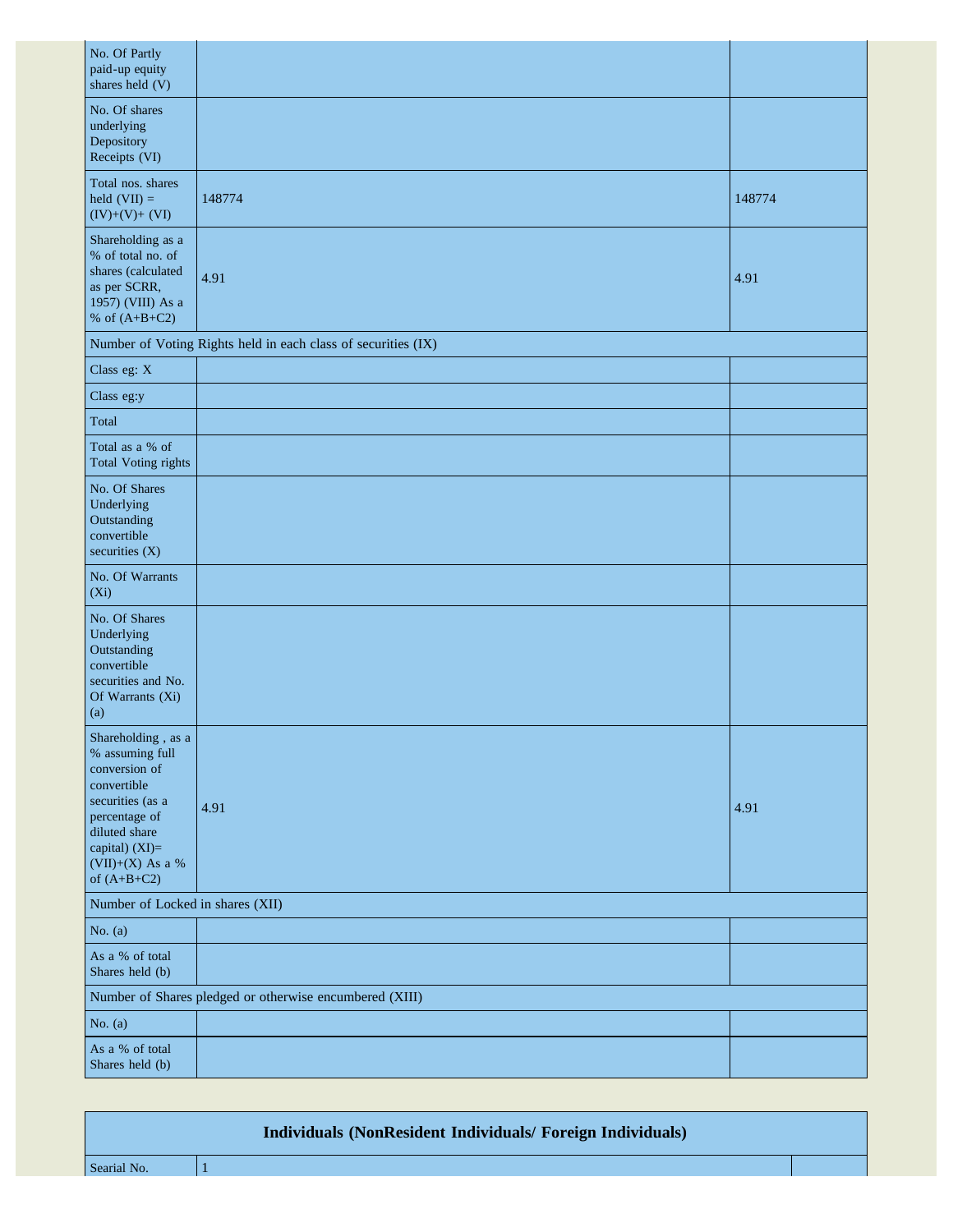| Name of the<br>Shareholders (I)                                                                                                                                                      | CHANDRESH DHANVANTRAI MAMLATDARNA                             |       |
|--------------------------------------------------------------------------------------------------------------------------------------------------------------------------------------|---------------------------------------------------------------|-------|
| PAN (II)                                                                                                                                                                             | ALFPM2301Q                                                    | Total |
| No. of fully paid<br>up equity shares<br>held $(IV)$                                                                                                                                 | 3780                                                          | 3780  |
| No. Of Partly<br>paid-up equity<br>shares held (V)                                                                                                                                   |                                                               |       |
| No. Of shares<br>underlying<br>Depository<br>Receipts (VI)                                                                                                                           |                                                               |       |
| Total nos. shares<br>held $(VII) =$<br>$(IV)+(V)+(VI)$                                                                                                                               | 3780                                                          | 3780  |
| Shareholding as a<br>% of total no. of<br>shares (calculated<br>as per SCRR,<br>1957) (VIII) As a<br>% of $(A+B+C2)$                                                                 | 0.12                                                          | 0.12  |
|                                                                                                                                                                                      | Number of Voting Rights held in each class of securities (IX) |       |
| Class eg: X                                                                                                                                                                          |                                                               |       |
| Class eg:y                                                                                                                                                                           |                                                               |       |
| Total                                                                                                                                                                                |                                                               |       |
| Total as a % of<br><b>Total Voting rights</b>                                                                                                                                        |                                                               |       |
| No. Of Shares<br>Underlying<br>Outstanding<br>convertible<br>securities (X)                                                                                                          |                                                               |       |
| No. Of Warrants<br>$(X_i)$                                                                                                                                                           |                                                               |       |
| No. Of Shares<br>Underlying<br>Outstanding<br>convertible<br>securities and No.<br>Of Warrants (Xi)<br>(a)                                                                           |                                                               |       |
| Shareholding, as a<br>% assuming full<br>conversion of<br>convertible<br>securities (as a<br>percentage of<br>diluted share<br>capital) $(XI)=$<br>(VII)+(X) As a %<br>of $(A+B+C2)$ | 0.12                                                          | 0.12  |
| Number of Locked in shares (XII)                                                                                                                                                     |                                                               |       |
| No. $(a)$                                                                                                                                                                            |                                                               |       |
| As a % of total<br>Shares held (b)                                                                                                                                                   |                                                               |       |
|                                                                                                                                                                                      | Number of Shares pledged or otherwise encumbered (XIII)       |       |
| No. $(a)$                                                                                                                                                                            |                                                               |       |
|                                                                                                                                                                                      |                                                               |       |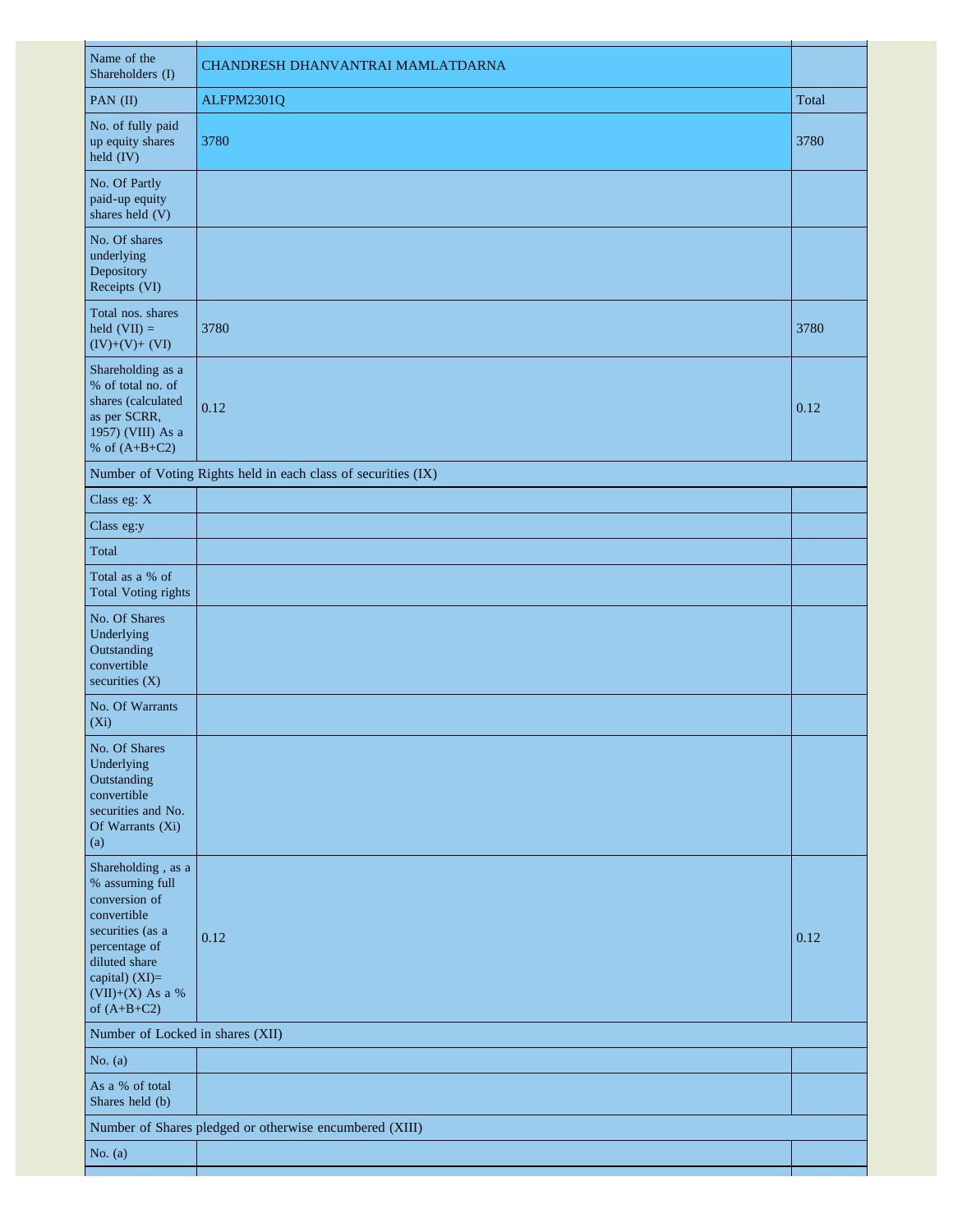| As a % of total<br>Shares held (b)                                   |      |      |
|----------------------------------------------------------------------|------|------|
| Number of equity<br>shares held in<br>dematerialized<br>form $(XIV)$ | 3780 | 3780 |

| Individuals - ii. Individual shareholders holding nominal share capital in excess of Rs. 2 lakhs.                    |                 |                                 |                                             |                       |                             |                                               |                                 |
|----------------------------------------------------------------------------------------------------------------------|-----------------|---------------------------------|---------------------------------------------|-----------------------|-----------------------------|-----------------------------------------------|---------------------------------|
| Searial No.                                                                                                          | $\mathbf{1}$    | $\mathbf 2$                     | $\overline{3}$                              | $\overline{4}$        | $\sqrt{5}$                  | $\sqrt{6}$                                    | $\overline{7}$                  |
| Name of the<br>Shareholders (I)                                                                                      | <b>SATHYA S</b> | <b>BIJENDRA</b><br><b>KATTA</b> | <b>MAHENDRABHAI</b><br><b>AMBALAL PATEL</b> | <b>SANGEETHA</b><br>S | <b>SAVITHA</b><br>${\bf S}$ | <b>RAJESH</b><br><b>KUMAR</b><br><b>GUPTA</b> | <b>SUPRIYA</b><br><b>PRABHU</b> |
| PAN (II)                                                                                                             | AIJPS2696H      | <b>AILPK2637G</b>               | ABBPP5057A                                  | AIJPS3739F            | <b>AIJPS2695E</b>           | AEJPG4222M                                    | ALYPP8682N                      |
| No. of fully paid<br>up equity shares<br>held (IV)                                                                   | 65640           | 52725                           | 44700                                       | 42370                 | 39490                       | 37749                                         | 34500                           |
| No. Of Partly<br>paid-up equity<br>shares held (V)                                                                   |                 |                                 |                                             |                       |                             |                                               |                                 |
| No. Of shares<br>underlying<br>Depository<br>Receipts (VI)                                                           |                 |                                 |                                             |                       |                             |                                               |                                 |
| Total nos. shares<br>held $(VII) =$<br>$(IV)+(V)+(VI)$                                                               | 65640           | 52725                           | 44700                                       | 42370                 | 39490                       | 37749                                         | 34500                           |
| Shareholding as a<br>% of total no. of<br>shares (calculated<br>as per SCRR,<br>1957) (VIII) As a<br>% of $(A+B+C2)$ | 2.17            | 1.74                            | 1.48                                        | 1.4                   | 1.3                         | 1.25                                          | 1.14                            |
| Number of Voting Rights held in each class of securities (IX)                                                        |                 |                                 |                                             |                       |                             |                                               |                                 |
| Class eg: X                                                                                                          |                 |                                 |                                             |                       |                             |                                               |                                 |
| Class eg:y                                                                                                           |                 |                                 |                                             |                       |                             |                                               |                                 |
| Total                                                                                                                |                 |                                 |                                             |                       |                             |                                               |                                 |
| Total as a % of<br><b>Total Voting rights</b>                                                                        |                 |                                 |                                             |                       |                             |                                               |                                 |
| No. Of Shares<br>Underlying<br>Outstanding<br>convertible<br>securities (X)                                          |                 |                                 |                                             |                       |                             |                                               |                                 |
| No. Of Warrants<br>$(X_i)$                                                                                           |                 |                                 |                                             |                       |                             |                                               |                                 |
| No. Of Shares<br>Underlying<br>Outstanding<br>convertible<br>securities and No.<br>Of Warrants (Xi)<br>(a)           |                 |                                 |                                             |                       |                             |                                               |                                 |
| Shareholding, as a<br>% assuming full<br>conversion of<br>convertible<br>securities (as a<br>percentage of           | 2.17            | 1.74                            | 1.48                                        | 1.4                   | 1.3                         | 1.25                                          | 1.14                            |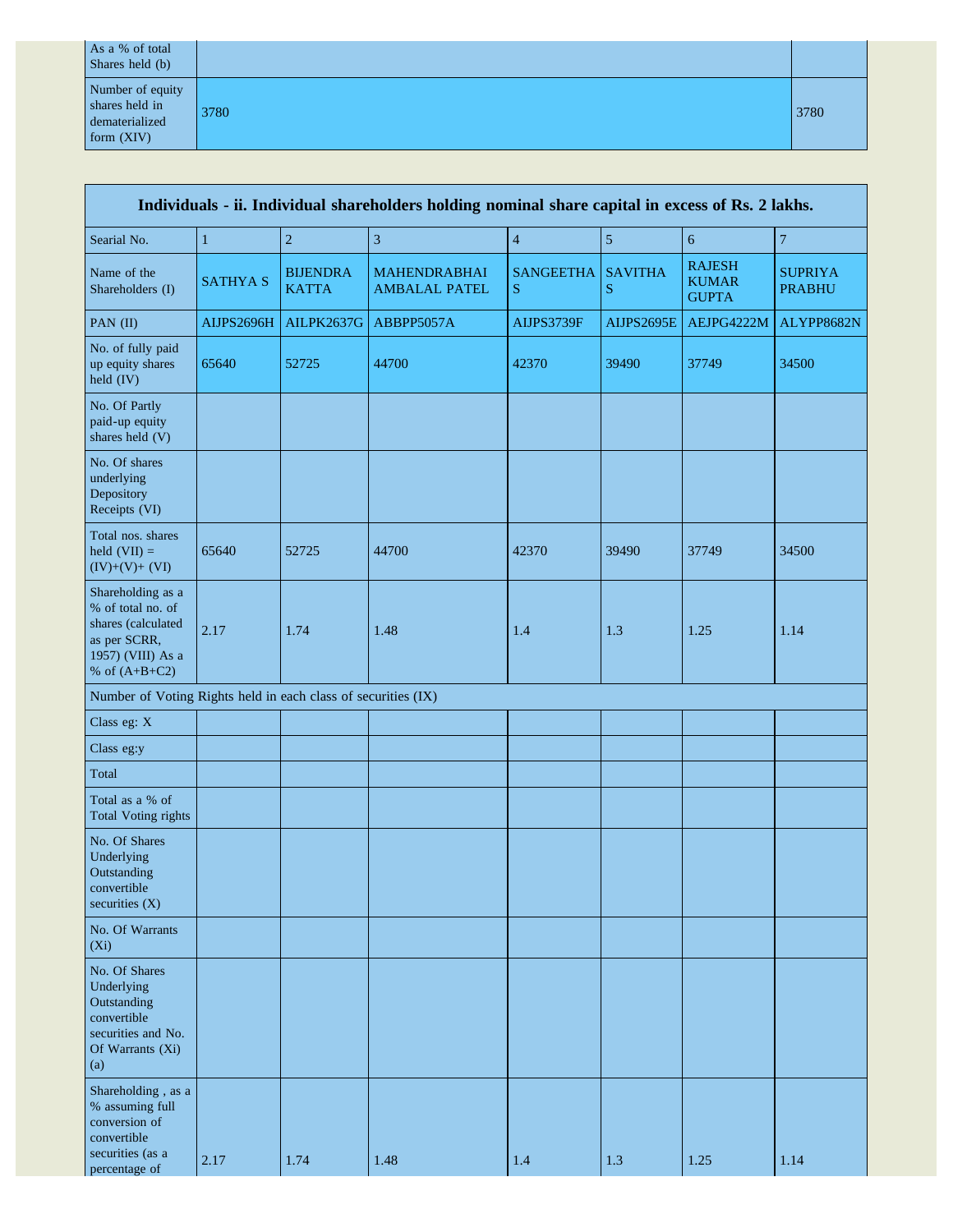| diluted share<br>capital) $(XI)=$<br>$(VII)+(X)$ As a %<br>of $(A+B+C2)$ |       |       |       |       |       |       |       |
|--------------------------------------------------------------------------|-------|-------|-------|-------|-------|-------|-------|
| Number of Locked in shares (XII)                                         |       |       |       |       |       |       |       |
| No. $(a)$                                                                |       |       |       |       |       |       |       |
| As a % of total<br>Shares held (b)                                       |       |       |       |       |       |       |       |
| Number of equity<br>shares held in<br>dematerialized<br>form $(XIV)$     | 65640 | 52725 | 44700 | 42370 | 39490 | 37749 | 34500 |

| Individuals - ii. Individual shareholders holding nominal share capital in excess of Rs. 2 lakhs.                    |                                                               |        |  |
|----------------------------------------------------------------------------------------------------------------------|---------------------------------------------------------------|--------|--|
| Searial No.                                                                                                          | $\,8\,$                                                       |        |  |
| Name of the<br>Shareholders (I)                                                                                      | <b>USHA KATTA</b>                                             |        |  |
| PAN (II)                                                                                                             | AKZPK2741H                                                    | Total  |  |
| No. of fully paid<br>up equity shares<br>held (IV)                                                                   | 31731                                                         | 348905 |  |
| No. Of Partly<br>paid-up equity<br>shares held (V)                                                                   |                                                               |        |  |
| No. Of shares<br>underlying<br>Depository<br>Receipts (VI)                                                           |                                                               |        |  |
| Total nos. shares<br>held $(VII) =$<br>$(IV)+(V)+(VI)$                                                               | 31731                                                         | 348905 |  |
| Shareholding as a<br>% of total no. of<br>shares (calculated<br>as per SCRR,<br>1957) (VIII) As a<br>% of $(A+B+C2)$ | 1.05                                                          | 11.52  |  |
|                                                                                                                      | Number of Voting Rights held in each class of securities (IX) |        |  |
| Class eg: X                                                                                                          |                                                               |        |  |
| Class eg:y                                                                                                           |                                                               |        |  |
| Total                                                                                                                |                                                               |        |  |
| Total as a % of<br><b>Total Voting rights</b>                                                                        |                                                               |        |  |
| No. Of Shares<br>Underlying<br>Outstanding<br>convertible<br>securities (X)                                          |                                                               |        |  |
| No. Of Warrants<br>$(X_i)$                                                                                           |                                                               |        |  |
| No. Of Shares<br>Underlying<br>Outstanding<br>convertible<br>securities and No.<br>Of Warrants (Xi)                  |                                                               |        |  |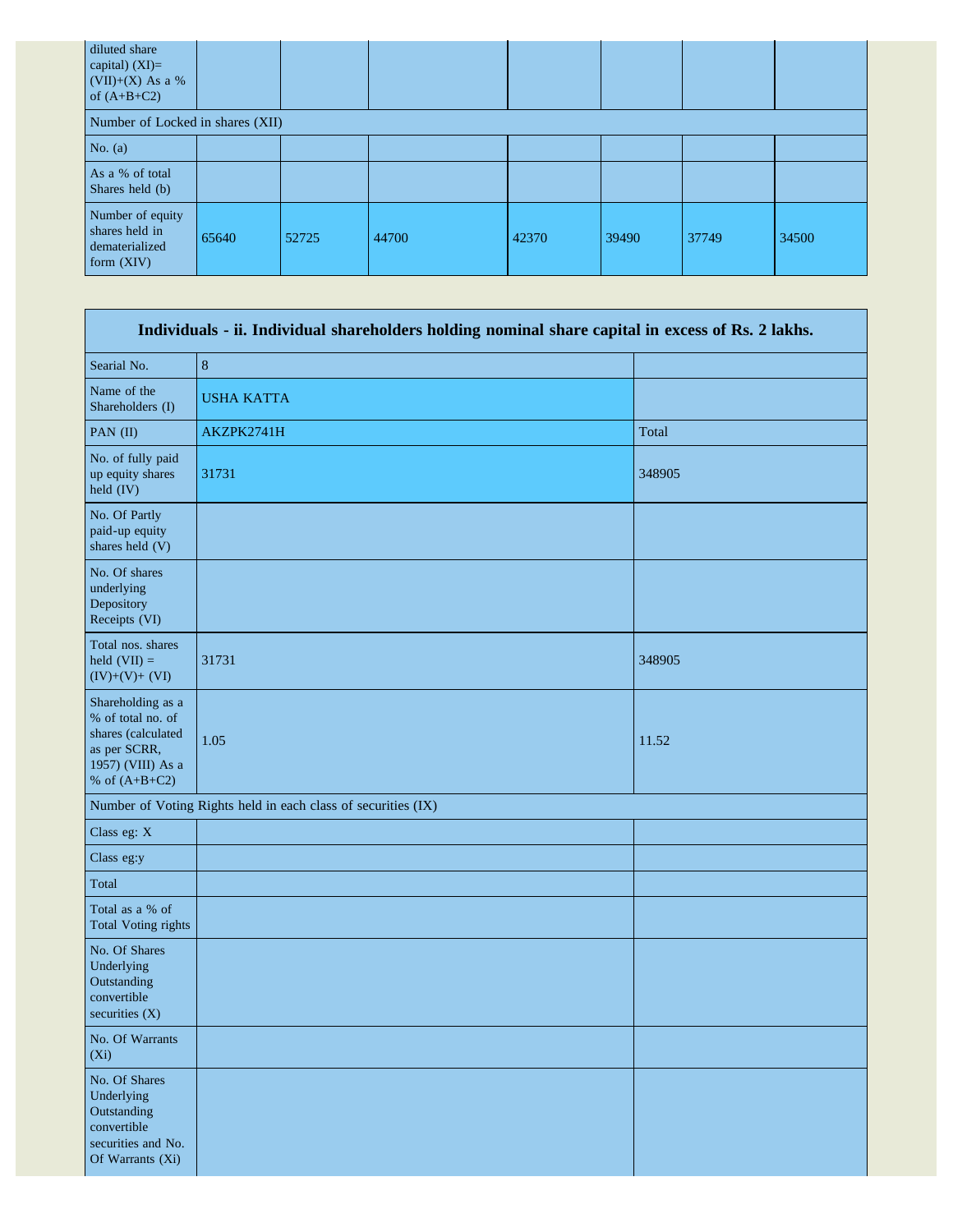| $\alpha$                                                                                                                                                                           |       |        |
|------------------------------------------------------------------------------------------------------------------------------------------------------------------------------------|-------|--------|
| Shareholding, as a<br>% assuming full<br>conversion of<br>convertible<br>securities (as a<br>percentage of<br>diluted share<br>capital) (XI)=<br>(VII)+(X) As a %<br>of $(A+B+C2)$ | 1.05  | 11.52  |
| Number of Locked in shares (XII)                                                                                                                                                   |       |        |
| No. $(a)$                                                                                                                                                                          |       |        |
| As a % of total<br>Shares held (b)                                                                                                                                                 |       |        |
| Number of equity<br>shares held in<br>dematerialized<br>form $(XIV)$                                                                                                               | 31731 | 348905 |

| Any Other (specify)                                                                                                  |                                                               |              |  |
|----------------------------------------------------------------------------------------------------------------------|---------------------------------------------------------------|--------------|--|
| Searial No.                                                                                                          | $\mathbf{1}$                                                  |              |  |
| Category                                                                                                             | <b>Bodies Corporate</b>                                       |              |  |
| Name of the<br>Shareholders (I)                                                                                      | PROECO STOCKCOM PRIVATE LIMITED                               |              |  |
| PAN (II)                                                                                                             | AAECP9567A                                                    | Total        |  |
| No. of the<br>Shareholders (I)                                                                                       | 1                                                             | $\mathbf{1}$ |  |
| No. of fully paid<br>up equity shares<br>held (IV)                                                                   | 66600                                                         | 66600        |  |
| No. Of Partly<br>paid-up equity<br>shares held (V)                                                                   |                                                               |              |  |
| No. Of shares<br>underlying<br>Depository<br>Receipts (VI)                                                           |                                                               |              |  |
| Total nos. shares<br>held $(VII) =$<br>$(IV)+(V)+(VI)$                                                               | 66600                                                         | 66600        |  |
| Shareholding as a<br>% of total no. of<br>shares (calculated<br>as per SCRR,<br>1957) (VIII) As a<br>% of $(A+B+C2)$ | 2.2                                                           | 2.2          |  |
|                                                                                                                      | Number of Voting Rights held in each class of securities (IX) |              |  |
| Class eg: X                                                                                                          |                                                               |              |  |
| Class eg:y                                                                                                           |                                                               |              |  |
| Total                                                                                                                |                                                               |              |  |
| Total as a % of<br><b>Total Voting rights</b>                                                                        |                                                               |              |  |
| No. Of Shares<br>Underlying<br>Outstanding                                                                           |                                                               |              |  |